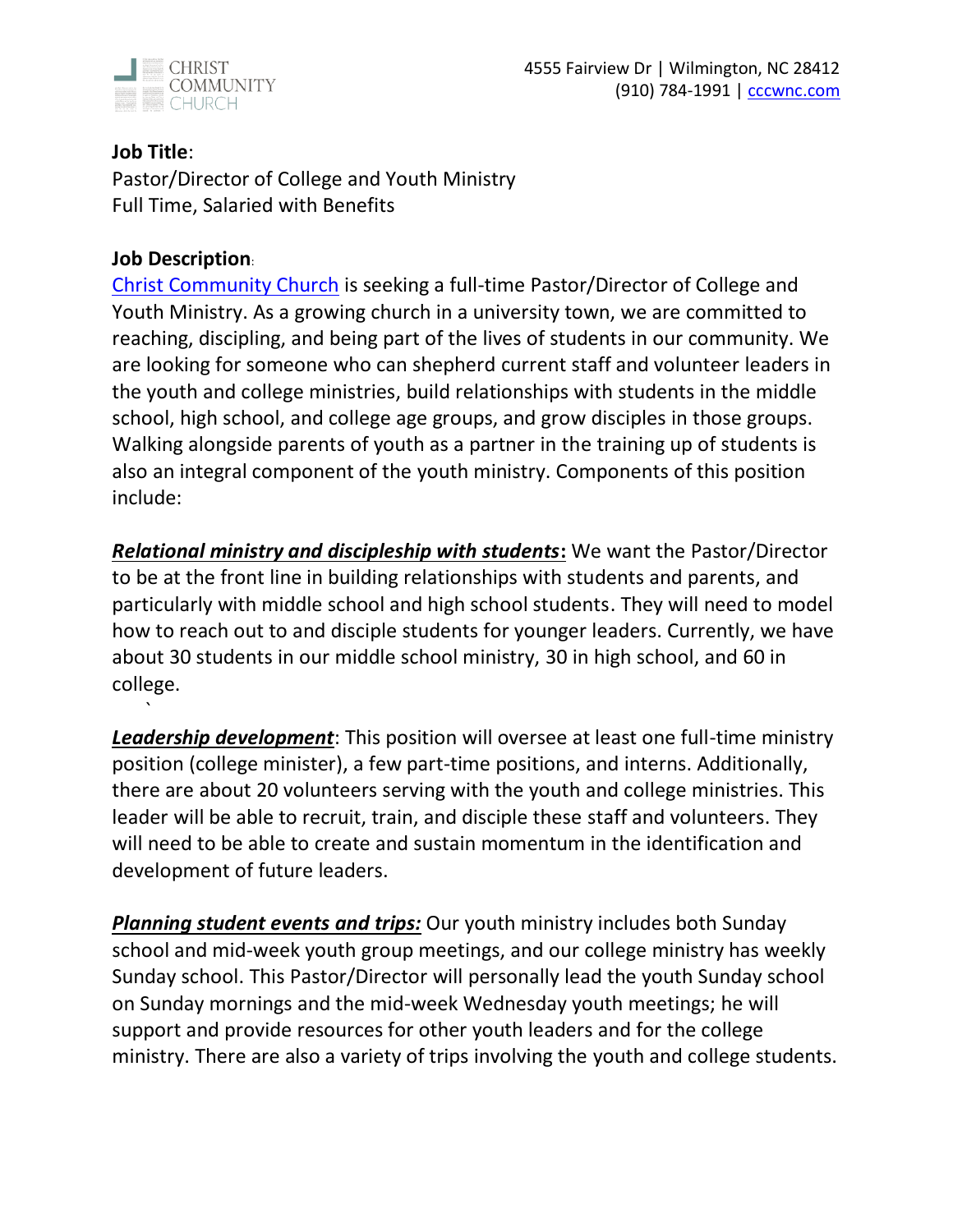

The Pastor/Director will either personally plan these trips or work with other ministry staff to plan them.

*Parent ministry*: Although most of the direct ministry will be with students and volunteers, the Pastor/Director will also need to maintain healthy communication and relationships with parents. We want parents to see us as partners with them as they train up their children to walk with Jesus.

*Influence in our city and evangelism*: Our mission is to Teach the Bible, Transform Lives, and Touch the World. We believe it is important to love and serve our city, strengthening individuals and working with other organizations, schools/universities, businesses, and other churches. We do a good deal of ministry with a low-income elementary school and with a neighboring community that is largely Hispanic. We also operate a tutoring program in a public housing community. It is important this leader have a heart for reaching the city and training our members to see the city as their primary mission field.

## **Personal Qualifications**:

The minimum qualifications are:

- Meets the biblical qualifications for an elder (1 Tim. 3:1-7, Titus 1:6-9).
- Holds a Reformed view of the Bible. Some seminary training is preferred.
- Although we are nondenominational, our theology closely aligns with the Presbyterian Church in America. We adhere to the Westminster Confession of Faith and are paedobaptists. You must be paedobaptist as well.
- Leadership capacity to grow a ministry, including recruiting and training leaders.
- The demonstrated ability to lead teams to set goals and reach desired ministry outcomes.
- The discipline and humility to try, fail, learn, and keep going.
- A desire to work toward greater diversity in the church.
- A team player. We have fourteen people on our staff who love each other and work together to accomplish our mission. We are looking for someone who can add their talents and Christ-like character to an already great team and culture. We are looking for someone who works well with others, is a hard worker, and when necessary, is willing to take on tasks outside their job description.